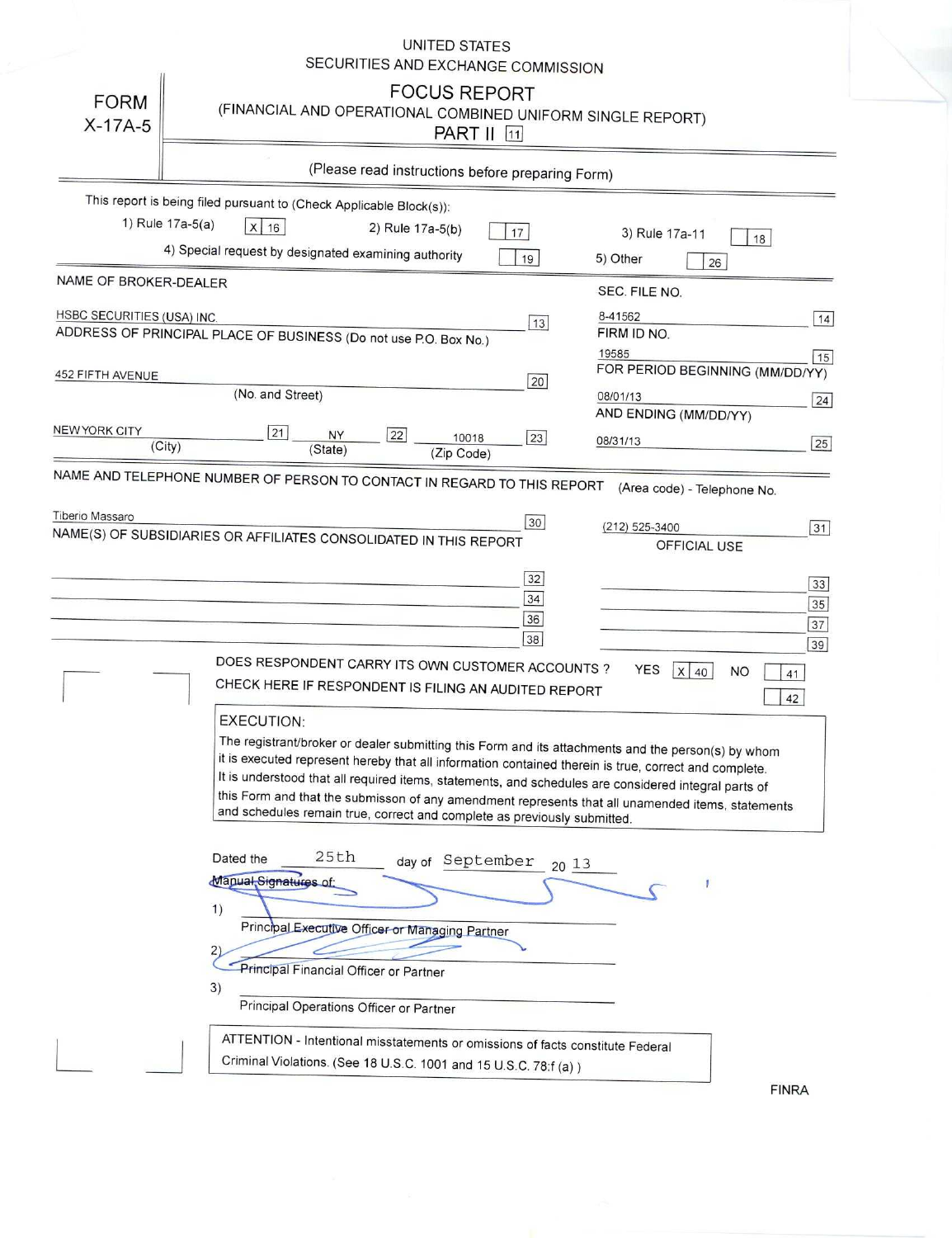## SUPPLEMENT TO FINANCIAL AND OPERATIONAL COMBINED UNIFORM SINGLE REPORT PART II

BROKER OR DEALER

HSBC SECURITIES (USA) INC.

 $08/31/13$ 

as of

## STATEMENT OF SEGREGATION REQUIREMENTS AND FUNDS IN SEGREGATION FOR CUSTOMERS TRADING ON U.S. COMMODITY EXCHANGES

| SEGREGATION REQUIREMENTS (Section 4d(2) of the CEAct)                                       |                          |
|---------------------------------------------------------------------------------------------|--------------------------|
| 1. Net ledger balance                                                                       |                          |
| A. Cash                                                                                     | \$<br>306,012,448 7010   |
| B. Securities (at market)                                                                   | 523,490,540<br>7020      |
| 2. Net unrealized profit (loss) in open futures contracts traded on a contract market       | 36,571,408 7030          |
| 3. Exchange traded options                                                                  |                          |
| A. Add market value of open option contracts purchased on a contract market                 | 65,074,319 7032          |
| B. Deduct market value of open option contracts granted (sold) on a contract market         | 31,880,255) 7033         |
| 4. Net equity (deficit) (add lines 1, 2, and 3)                                             | 899,268,460 7040         |
| 5. Accounts liquidating to a deficit and accounts with debit balances                       |                          |
| 7045<br>- gross amount<br>8,314,826                                                         |                          |
|                                                                                             |                          |
| 5,904,381) 7047<br>Less: amount offset by customer owned securities                         | 2,410,445 7050           |
| 6. Amount required to be segregated (add lines 4 and 5)                                     | \$<br>901,678,905 7060   |
|                                                                                             |                          |
| FUNDS IN SEGREGATED ACCOUNTS                                                                |                          |
| 7. Deposited in segregated funds bank accounts                                              |                          |
| A. Cash                                                                                     | 7070<br>16,096,576       |
| B. Securities representing investments of customers' funds (at market)                      | 7080                     |
| C. Securities held for particular customers or option customers in lieu of cash (at market) | 167,044,404 7090         |
| 8. Margins on deposit with derivatives clearing organizations of contract markets           |                          |
| A. Cash                                                                                     | \$<br>7100<br>12,712,428 |
| B. Securities representing investments of customers' funds (at market)                      | 358,552,296<br>7110      |
| C. Securities held for particular customers or option customers in lieu of cash (at market) | 7120<br>356,446,136      |
| 9. Net settlement from (to) derivatives clearing organizations of contract markets          | 7130<br>5,737,264        |
| 10. Exchange traded options                                                                 |                          |
| A. Value of open long option contracts                                                      | 7132<br>64,855,503       |
| B. Value of open short option contracts                                                     | 31,822,575 7133          |
| 11. Net equities with other FCMs                                                            |                          |
| A. Net liquidating equity                                                                   | 7140<br>25,692,372       |
| B. Securities representing investments of customers' funds (at market)                      | 7160                     |
| C. Securities held for particular customers or option customers in lieu of cash (at market) | 7170                     |
| 12. Segregated funds on hand (describe:                                                     | $0\sqrt{7150}$           |
| 13. Total amount in segregation (add lines 7 through 12)                                    | 975,314,404 7180         |
| 14. Excess (deficiency) funds in segregation (subtract line 6 from line 13)                 | S<br>73,635,499 7190     |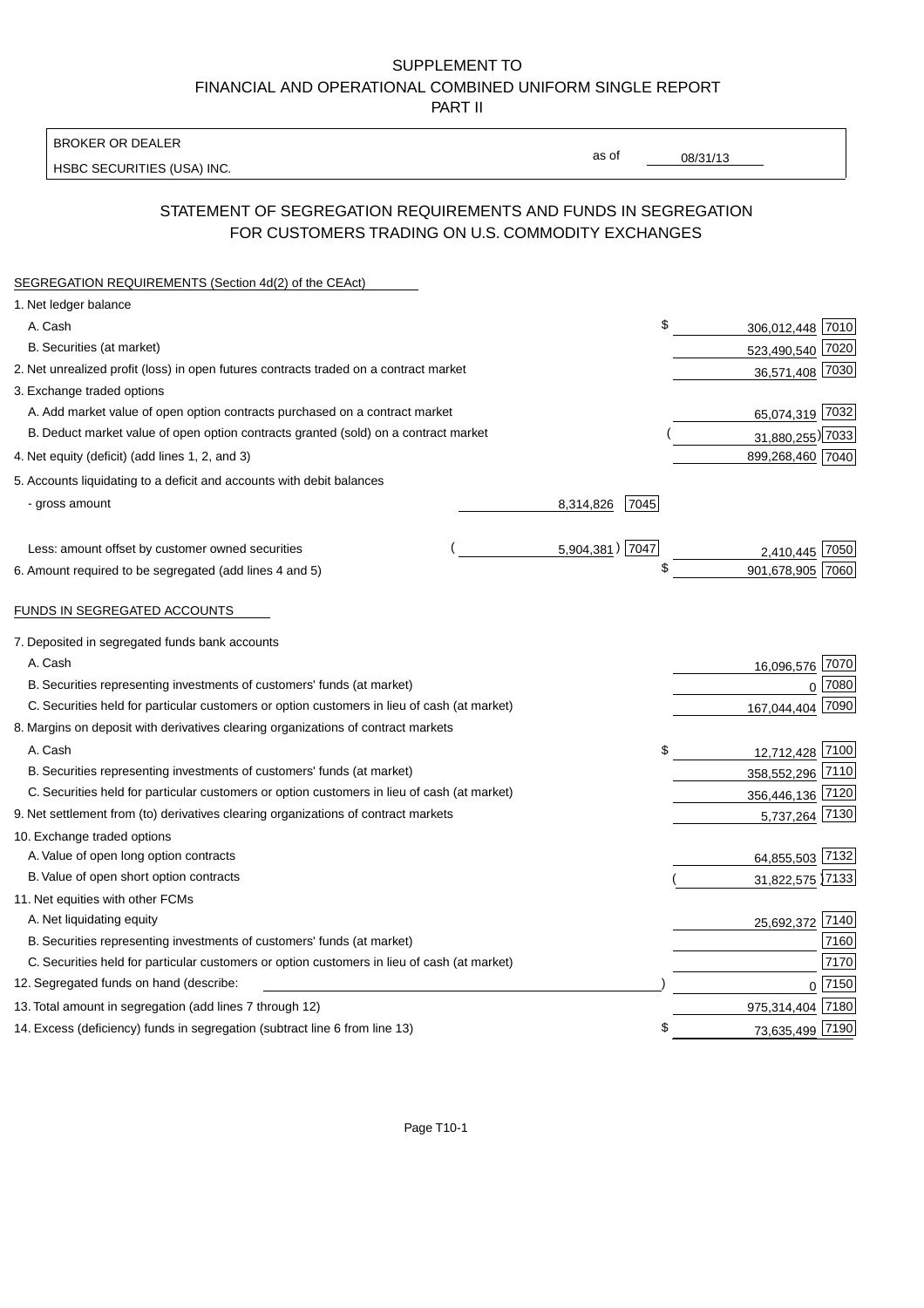## SUPPLEMENT TO FINANCIAL AND OPERATIONAL COMBINED UNIFORM SINGLE REPORT

PART II

|                                                                                      | .                                      |                                                                |                  |
|--------------------------------------------------------------------------------------|----------------------------------------|----------------------------------------------------------------|------------------|
| <b>BROKER OR DEALER</b>                                                              |                                        |                                                                |                  |
| HSBC SECURITIES (USA) INC.                                                           |                                        | as of<br>08/31/13                                              |                  |
|                                                                                      | FOR CUSTOMERS' DEALER OPTIONS ACCOUNTS | STATEMENT OF SEGREGATION REQUIREMENTS AND FUNDS IN SEGREGATION |                  |
| 1. Amount required to be segregated in accordance<br>with Commission regulation 32.6 |                                        | \$                                                             | 7200<br>0        |
| 2. Funds in segregated accounts                                                      |                                        |                                                                |                  |
| A. Cash                                                                              | \$                                     | 7210<br>0                                                      |                  |
| B. Securities (at market)<br>C. Total                                                |                                        | 7220<br>$\Omega$                                               | 7230<br>$\Omega$ |
| 3. Excess (deficiency) funds in segregation                                          |                                        |                                                                |                  |
| (subtract line 2.C from line 1)                                                      |                                        |                                                                | 0 7240           |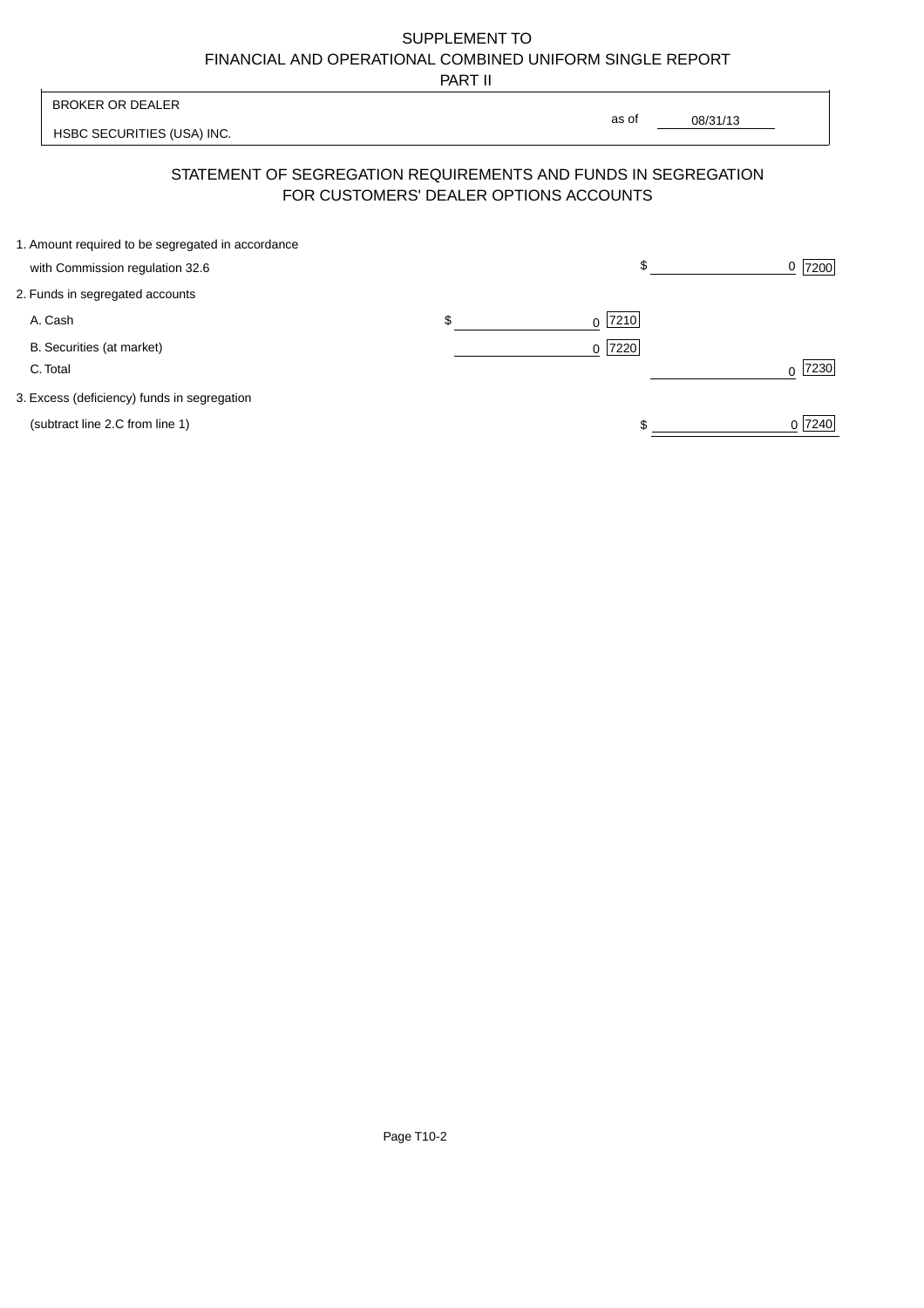# FINANCIAL AND OPERATIONAL COMBINED UNIFORM SINGLE REPORT SUPPLEMENT TO

PART II

| BROKER OR DEALER           |       |          |
|----------------------------|-------|----------|
| HSBC SECURITIES (USA) INC. | as of | 08/31/13 |
|                            |       |          |

#### STATEMENT OF SECURED AMOUNTS AND FUNDS HELD IN SEPARATE ACCOUNTS FOR FOREIGN FUTURES AND FOREIGN OPTIONS CUSTOMERS PURSUANT TO COMMISSION REGULATION 30.7

#### FOREIGN FUTURES AND FOREIGN OPTIONS SECURED AMOUNTS - SUMMARY

I. Check the appropriate box to identify the amount shown on line 1. below.

| 7300                                                   | Secured amounts in only U.S. - domiciled customers' accounts                                                                                                         |    |                    |  |
|--------------------------------------------------------|----------------------------------------------------------------------------------------------------------------------------------------------------------------------|----|--------------------|--|
| 7310                                                   | Secured amounts in U.S. and foreign - domiciled customers' accounts                                                                                                  |    |                    |  |
| 7320<br>X                                              | Net liquidating equities in all accounts of customers<br>trading on foreign boards of trade                                                                          |    |                    |  |
| 7330                                                   | Amount required to be set aside pursuant to law, rule<br>or regulation of a foreign government or a rule of a<br>self-regulatory organization authorized thereunder. |    |                    |  |
| accounts since the last financial report it filed?     | II. Has the FCM changed the method of calculating the amount to be set aside in separate                                                                             |    |                    |  |
| 7340<br>Yes                                            | If yes, explain the change below                                                                                                                                     |    |                    |  |
| 7350<br>No<br>X                                        |                                                                                                                                                                      |    |                    |  |
|                                                        |                                                                                                                                                                      |    |                    |  |
| 1. Amount to be set aside in separate section          |                                                                                                                                                                      |    |                    |  |
| 30.7 accounts                                          |                                                                                                                                                                      | \$ | 7360<br>68,002,067 |  |
| 2. Total funds in separate section 30.7 accounts       |                                                                                                                                                                      |    |                    |  |
| (page T10-4, line 8)                                   |                                                                                                                                                                      |    | 7370<br>85,387,839 |  |
| 3. Excess (deficiency) - (subtract line 1 from line 2) |                                                                                                                                                                      | \$ | 17,385,772<br>7380 |  |
|                                                        |                                                                                                                                                                      |    |                    |  |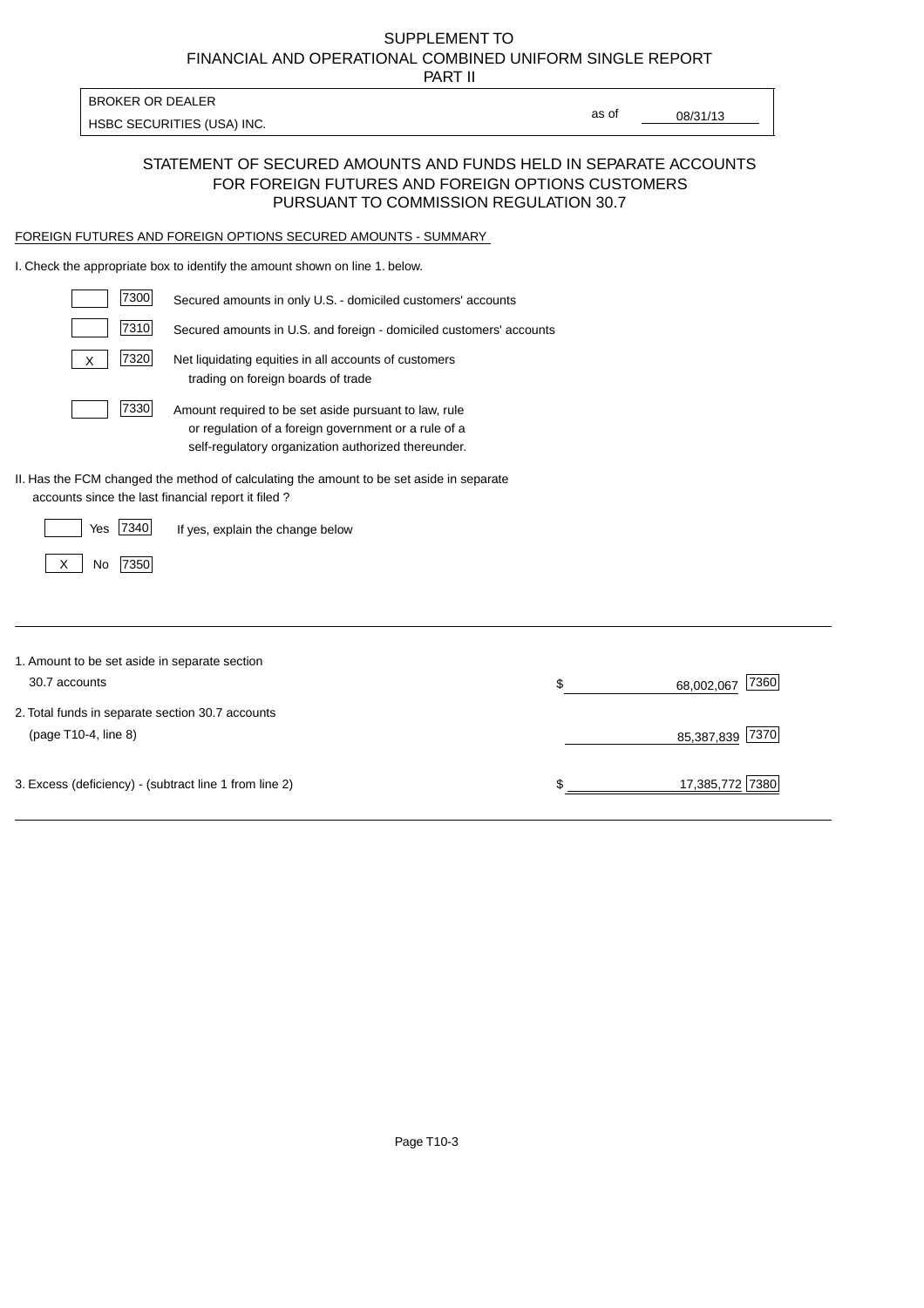#### SUPPLEMENT TO

FINANCIAL AND OPERATIONAL COMBINED UNIFORM SINGLE REPORT

PART II

BROKER OR DEALER

HSBC SECURITIES (USA) INC.

08/31/13 as of

## STATEMENT OF SECURED AMOUNTS AND FUNDS HELD IN SEPARATE ACCOUNTS FOR FOREIGN FUTURES AND FOREIGN OPTIONS CUSTOMERS PURSUANT TO COMMISSION REGULATION 30.7

#### FUNDS DEPOSITED IN SEPARATE REGULATION 30.7 ACCOUNTS

| 1. Cash in banks                                                                              |                       |                 |
|-----------------------------------------------------------------------------------------------|-----------------------|-----------------|
| A. Banks located in the United States                                                         | \$<br>1,399,652 7500  |                 |
| B. Other banks designated by the Commission                                                   |                       |                 |
| 7510<br>Name(s):<br><b>HARRIS TRUST</b>                                                       | 8,824,674 7520 \$     | 10,224,326 7530 |
| 2. Securities                                                                                 |                       |                 |
| A. In safekeeping with banks located in the United States                                     | \$<br>20,435,874 7540 |                 |
| B. In safekeeping with other banks designated by the Commission                               |                       |                 |
| 7550<br>Name(s):<br><b>HARRIS TRUST</b>                                                       | $0$   7560            | 20,435,874 7570 |
| 3. Equities with registered futures commission merchants                                      |                       |                 |
| A. Cash                                                                                       | \$<br>$0$ 7580        |                 |
| <b>B.</b> Securities                                                                          | $0$ 7590              |                 |
| C. Unrealized gain (loss) on open futures contracts                                           | $0$ 7600              |                 |
| D. Value of long option contracts                                                             | $0$ 7610              |                 |
| E. Value of short option contracts                                                            | $0$ ) 7615            | 0 7620          |
| 4. Amounts held by clearing organizations of foreign boards of trade                          |                       |                 |
| Name(s):<br>7630                                                                              |                       |                 |
| A. Cash                                                                                       | \$<br>7640            |                 |
| <b>B.</b> Securities                                                                          | 7650                  |                 |
| C. Amount due to (from) clearing organizations - daily variation                              | 7660                  |                 |
| D. Value of long option contracts                                                             | 7670                  |                 |
| E. Value of short option contracts                                                            | 7675                  | 7680            |
| 5. Amounts held by members of foreign boards of trade<br>Name(s):<br>7690                     |                       |                 |
| A. Cash                                                                                       | \$<br>34,739,919 7700 |                 |
| <b>B.</b> Securities                                                                          | 18,092,528 7710       |                 |
| C. Unrealized gain (loss) on open futures contracts                                           | 1,895,192 7720        |                 |
| D. Value of long option contracts                                                             | $0$  7730             |                 |
| E. Value of short option contracts                                                            | $_0$ ) 7735           | 54,727,639 7740 |
| 6. Amounts with other depositories designated by a foreign board of trade<br>7750<br>Name(s): |                       | 0 7760          |
|                                                                                               |                       | 0 7765          |
|                                                                                               |                       |                 |
| 8. Total funds in separate section 30.7 accounts (to page T10-3 line 2)                       |                       | 85,387,839 7770 |

a separate schedule detailing the obligations shown on each such line. A. If any securities shown are other than the types of securities referred to in CFTC Regulation 1.25, attach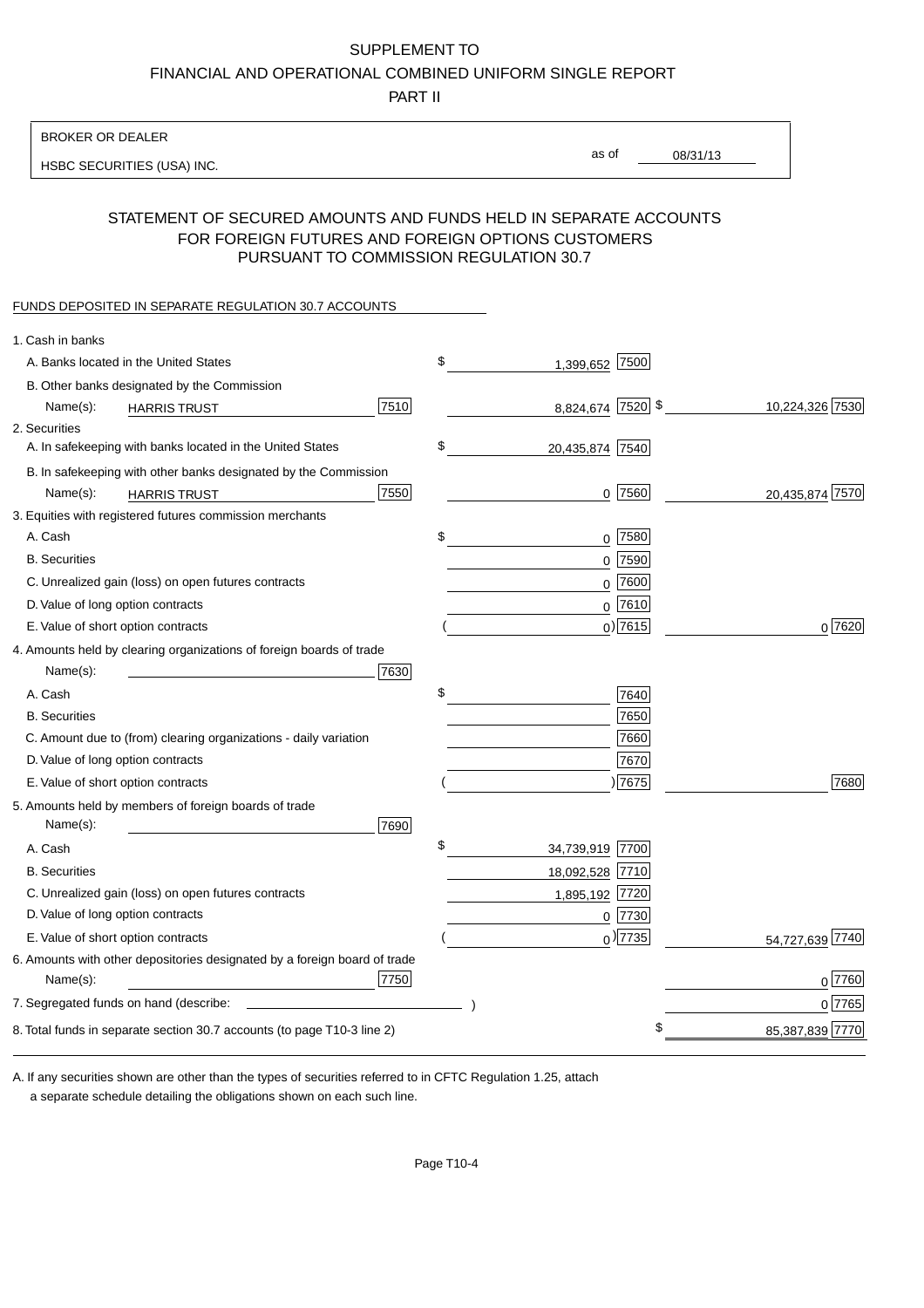## SUPPLEMENT TO FINANCIAL AND OPERATIONAL COMBINED UNIFORM SINGLE REPORT PART II

BROKER OR DEALER

HSBC SECURITIES (USA) INC.

08/31/13

as of

## STATEMENT OF SEQUESTRATION REQUIREMENTS AND FUNDS IN CLEARED OTC DERIVATIVES SEQUESTERED ACCOUNTS

| CLEARED OTC DERIVATIVES CUSTOMER REQUIREMENTS                                                     |                 |                             |
|---------------------------------------------------------------------------------------------------|-----------------|-----------------------------|
| 1. Net ledger balance                                                                             |                 |                             |
| A. Cash                                                                                           | \$              | 43,445,065 8500             |
| B. Securities (at market)                                                                         |                 | 28,636,451 8510             |
| 2. Net unrealized profit (loss) in open cleared OTC derivatives                                   |                 | 5,789,075 8520              |
| 3. Cleared OTC derivatives options                                                                |                 |                             |
| A. Market value of open cleared OTC derivatives option contracts purchased                        |                 | 0   8530                    |
| B. Market value of open cleared OTC derivatives option contracts granted (sold)                   |                 | $0$ <sup>8540</sup>         |
| 4. Net equity (deficit) (add lines 1, 2 and 3)                                                    | \$              | 77,870,591 8550             |
| 5. Accounts liquidating to a deficit and accounts with debit balances                             |                 |                             |
| - gross amount                                                                                    | \$<br>8560<br>0 |                             |
| Less: amount offset by customer owned securities                                                  | $0)$ 8570       | 0   8580                    |
| 6. Amount required to be sequestered for cleared OTC derivatives customers                        |                 |                             |
| (add lines 4 and 5)                                                                               | \$              | 77,870,591 8590             |
| FUNDS IN CLEARED OTC DERIVATIVES CUSTOMER SEQUESTERED ACCOUNTS                                    |                 |                             |
|                                                                                                   |                 |                             |
| 7. Deposited in cleared OTC derivatives customer sequestered accounts at banks<br>A. Cash         | \$              |                             |
| B. Securities representing investment of customers' funds (at market)                             |                 | 27,174,125 8600<br>0   8610 |
| C. Securities held for particular customers or option customers in lieu of cash (at market)       |                 | 8620<br>2,513,725           |
| 8. Margins on deposit with derivatives clearing organizations in cleared OTC derivatives customer |                 |                             |
| sequestered accounts                                                                              |                 |                             |
| A. Cash                                                                                           |                 | 79,446,759 8630             |
| B. Securities representing investment of customers' funds (at market)                             |                 | 0 8640                      |
| C. Securities held for particular customers or option customers in lieu of cash (at market)       |                 | 26,122,727 8650             |
| 9. Net settlement from (to) derivatives clearing organizations                                    |                 | 8660<br>(1,369,697)         |
| 10. Cleared OTC derivatives options                                                               |                 |                             |
| A. Value of open cleared OTC derivatives long option contracts                                    |                 | 0 8670                      |
| B. Value of open cleared OTC derivatives short option contracts                                   |                 | $0$ 8680                    |
| 11. Net equities with other FCMs                                                                  |                 |                             |
| A. Net liquidating equity                                                                         |                 | 0 8690                      |
| B. Securities representing investment of customers' funds (at market)                             |                 | $0$ 8700                    |
| C. Securities held for particular customers or option customers in lieu of cash (at market)       |                 | $0 \frac{8710}{ }$          |
| 12. Cleared OTC derivatives customer funds on hand                                                |                 | $0 \overline{8715}$         |
| 13. Total amount in sequestration (add lines 7 through 12)                                        | \$              | 133,887,639 8720            |
| 14. Excess (deficiency) funds in sequestration (subtract line 6 from line 13)                     | \$              | 56,017,048 8730             |